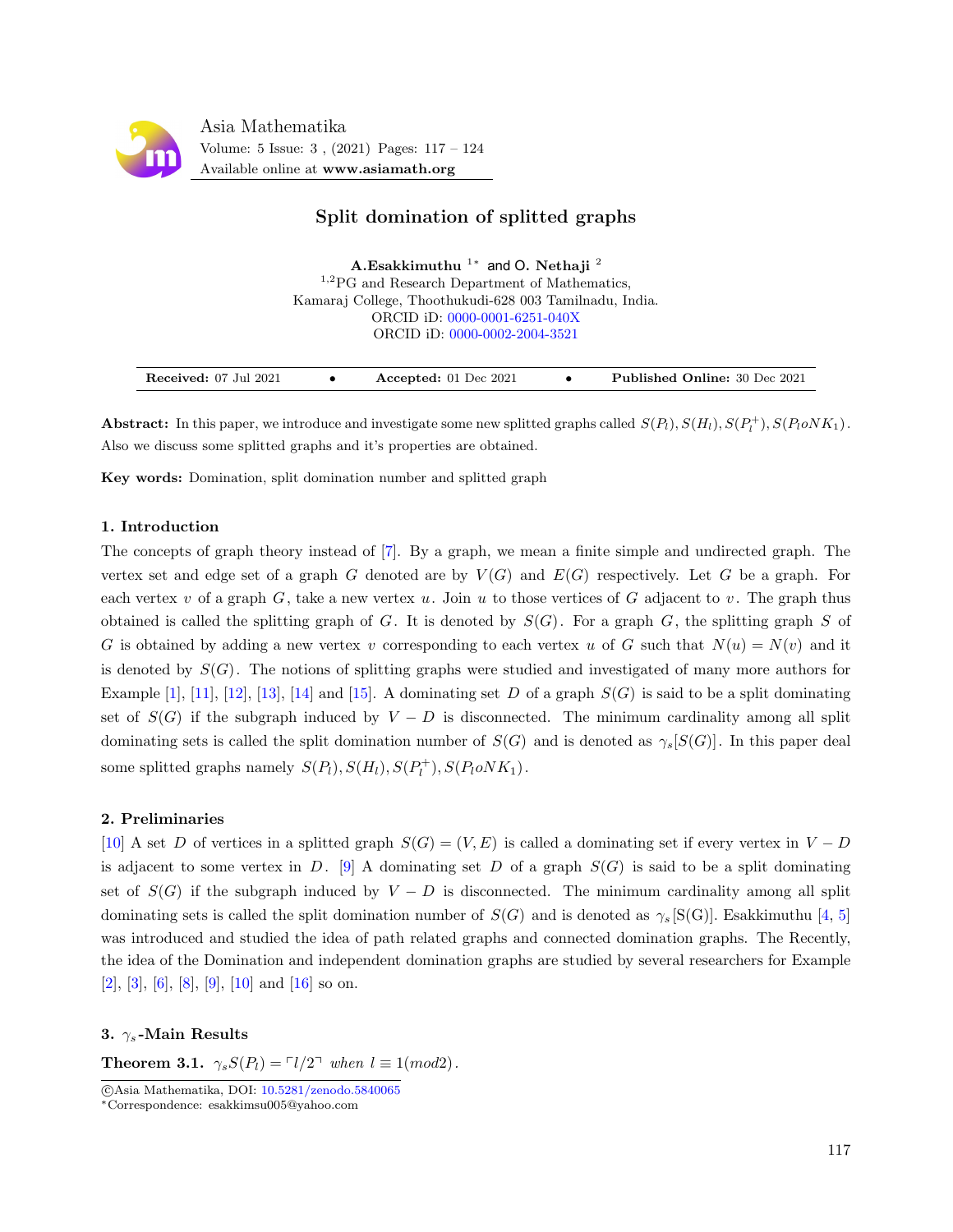*Proof.* Let  $V[S(P_l)] = \{c_h, d_h : 1 \le h \le l\}.$ 

Let  $E[S(P_l)] = \{(c_h c_{h+1}) \cup (d_h c_{h+1}) \cup (c_h d_{h+1}); 1 \leq h \leq l-1\}$ . In  $P_l$ , vertex  $c_{h+1}$  is adjacent to  $c_{h+1}$ ,  $d_{h+2}, c_h, d_h$  where as  $c_{h+2}$  is adjacent to  $c_{h+3}, d_{h+3}, c_{h+1}, d_{h+1}$ .

By definition  $c_{h+1}$  and  $c_{h+2}$  are adjacent and in every fourth of  $c_{h+1}$  and  $c_{h+2}$  the center vertices satisfy the  $\gamma_s$ -ing set condition and  $c_{i-1}$  is adjacent to  $c_{i-2}, c_{i-2}, c_i, d_i$ .

Hence,  $\gamma_s[S(P_1)] = \lceil l/2 \rceil$ .

For example,  $\gamma_s[S(P_3)] = \{c_2, c_3\} = 2$  as seen from the following fig-1.







**Theorem 3.2.**  $\gamma_s S(P_l) = 2^{\lceil l/4 \rceil}$  when  $l \equiv 0 \pmod{2}$ 

*Proof.* Let  $V[S(P_l)] = \{c_h, d_h : 1 \le h \le l\}.$ 

Let  $E[S(P_l)] = \{(c_h c_{h+1}) \cup (d_h c_{h+1}) \cup (c_h d_{h+1}); 1 \leq h \leq l-1\}.$ 

In  $P_l$ , vertex  $c_{h+1}$  is adjacent to  $c_{h+1}, d_{h+2}, c_h, d_h$  where as  $c_{h+2}$  is adjacent to  $ch+3, d_{h+3}, c_{h+1}, d_{h+1}$ . By definition  $c_{h+1}$  and  $c_{h+2}$  are adjacent and in every fourth of  $c_{h+1}$  and  $c_{h+2}$  the center vertices satisfy the  $\gamma$  - ing set condition and  $c_{i-1}$  is adjacent to  $c_{i-2}, c_{i-2}, c_i, d_i$ .

Hence,  $\gamma_s[S(P_1)] = 2^{-1/4}$  For example,  $\gamma_s[S(P_4)] = \{c_2, c_3\} = 2$  as seen from the following fig-2.  $\Box$ 

Theorem 3.3.

$$
\gamma_s S(H_l) = \begin{cases} l+1 & \text{if } l \equiv 1 \ (mod 4) \\ 2 & \text{if } l = 3. \end{cases}
$$

*Proof.* Case I. Let  $V[S(H_l)] = \{c_h, d_h, c'_h, d'_h : 1 \leq h \leq l\}$ . Let  $E[S(H_l)] = \{(c_h c_{h+1}) \cup (d_h c_{h+1}) \cup (c_h d_{h+1}) \cup (d_h c_{h+1}) \cup (d_h c_{h+1}) \cup (d_h c_{h+1}) \cup (d_h c_{h+1}) \cup (d_h c_{h+1}) \cup (d_h c_{h+1}) \cup (d_h c_{h+1}) \cup (d_h c_{h+1}) \cup (d_h c_{h+1}) \cup (d_h c_{h+1}) \cup (d_h c_{h+$  $(c_{h+1/2}c'_h)$  $\binom{k}{h+1/2} \cup (c_{h+1/2}d'_h)$  $\binom{m}{h+1/2} \cup (d_{h+1/2}c'_h)$  $\lambda_{h+1/2}^{'}\rangle \cup (c_h^{'}c_{h+1}^{'}) \cup (c_h^{'}d_{h+1}^{'}) \cup (d_h^{'}d_{h+1}^{'}); 1 \leq h \leq l-1 \}$ .

For  $1 \le h \le l + 1/2$ . In  $H_l$  vertex  $c_{h+1}$  is adjacent to  $c_{h+1}, d_{h+2}, c_h, d_h$  where as  $c_{h+2}$  is adjacent to  $c_{h+3}, d_{h+3}, c_{h+1}, d_{h+1}$  by definition  $c_{h+1}$  and  $c_{h+2}$  are adjacent and in every fourth of  $c_{h+1}$  and  $c_{h+2}$  the center vertices satisfy the  $\gamma_s$ -ing set condition.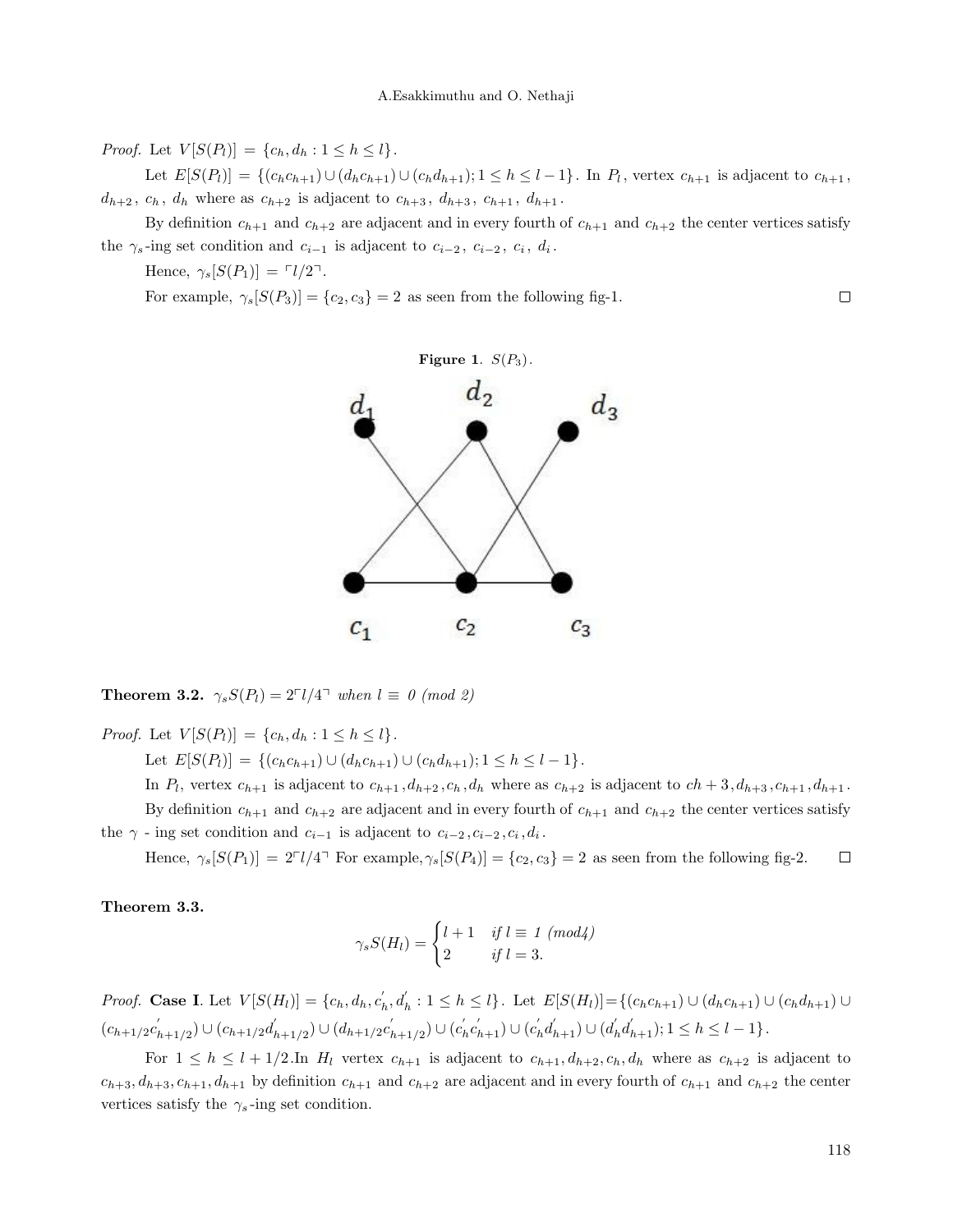A.Esakkimuthu and O. Nethaji

```
Figure 2. S(P_4)
```


The vertex  $c_{l+1/2}$  and  $c_l$  $l_{l+1/2}$  Split dominating any other vertex in the graph from the remaining vertex.

Consider, for  $(l+3)/2 \leq h \leq l$ , vertex  $c_{h+1}$  is adjacent to  $c_{h+1}, d_{h+2}, c_h, d_h$  where as  $c_{h+2}$  is adjacent to  $ch + 3$ ,  $d_{h+3}$ ,  $c_{h+1}$ ,  $d_{h+1}$  by definition  $c_{h+1}$  and  $c_{h+2}$  are adjacent and in every fourth of  $c_{h+1}$  and  $c_{h+2}$  the center vertices satisfy the  $\gamma_s$ -ing set condition, and  $c_{l-1}$  is adjacent to  $c_{l-2}$ ,  $d_{l-2}, c_l, d_l$ . The same process applicable for the set of vertex  $c'_{h+1}$  and  $c'_{h+2}$ .

**Case II.** When  $l = 3$ , Let  $V[S(H_l)] = \{c_h, d_h, c'_h, d'_h : 1 \leq h \leq l\}$ , Let  $E[S(H_l)] = \{(c_h c_{h+1}) \cup (d_h c_{h+1}) \cup (d_h c_{h+1}) \cup (d_h c_{h+1}) \cup (d_h c_{h+1}) \cup (d_h c_{h+1}) \cup (d_h c_{h+1}) \cup (d_h c_{h+1}) \cup (d_h c_{h+1}) \cup (d_h c_{h+1}) \cup (d_h c_{h+1}) \cup (d_h c_{h+1}) \cup (d_h c_{h+1}) \cup$  $(c_h d_{h+1}) \cup (c_{h+1/2} c'_h)$  $\binom{k}{h+1/2} \cup (c_{h+1/2}d'_h)$  $\binom{d_{h+1/2}}{\sim} \cup (d_{h+1/2}c'_h)$  $(c'_{h+1/2}) \cup (c'_{h}c'_{h+1}) \cup (c'_{h}d'_{h+1}) \cup (d'_{h}d'_{h+1}); 1 \leq h \leq l-1$ . In  $H_l$ , The vertex  $c_{l+1/2}$  and  $c_l'$  $\Box$  $l_{l+1/2}$   $\gamma_s$ -ing set condition.

For example,  $\gamma_s[S(H_5)] = \{c_2, c_3, c_4, c_2, c_3, c_4'\} = 6$  and  $\gamma_s[S(H_3)] = \{c_2, c_2'\} = 2$  as seen from the following fig-3.

Figure 3.  $S(H_3)$  and  $S(H_5)$ 

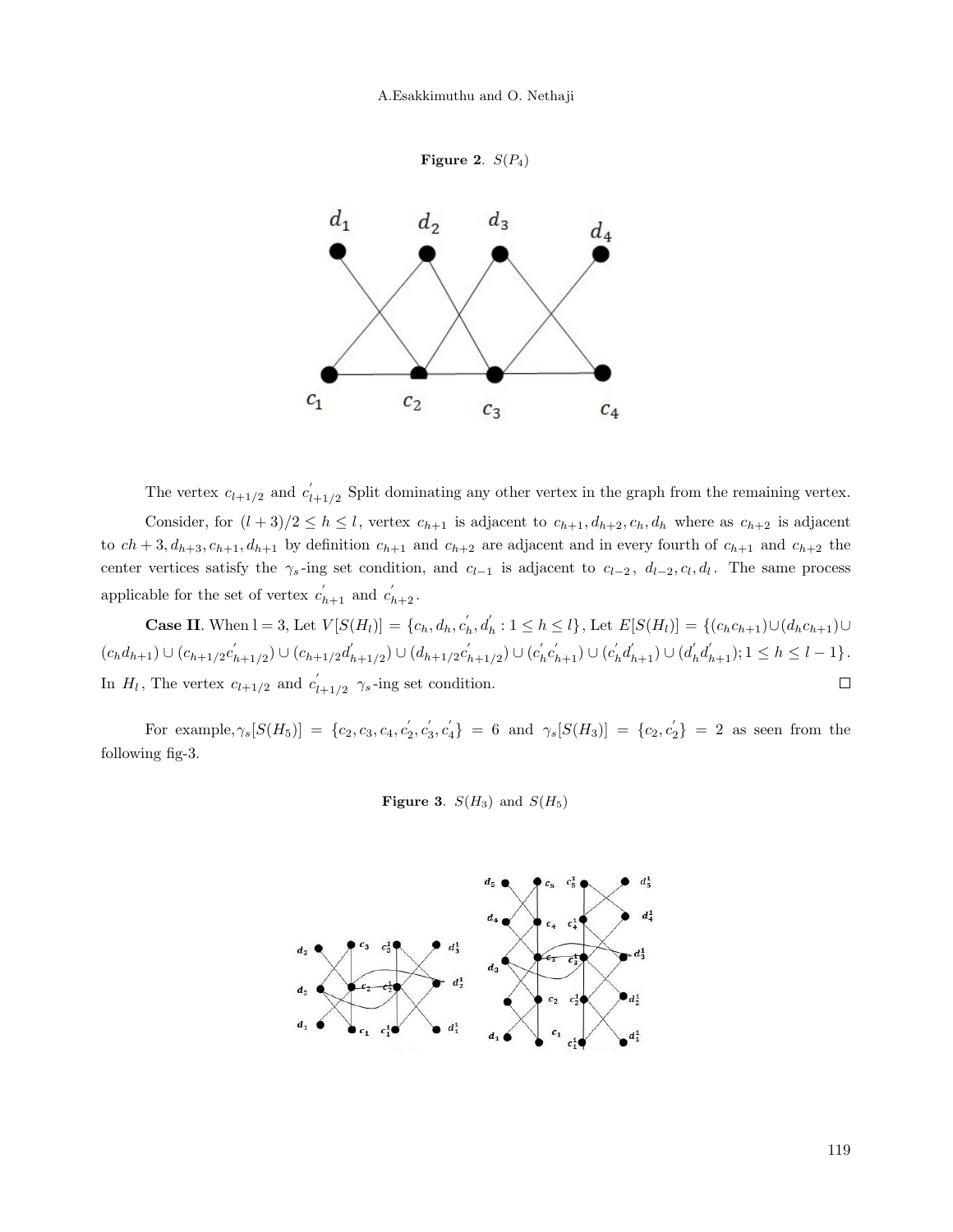Theorem 3.4.

$$
\gamma_s S(H_l) = \begin{cases} l+1 & \text{if } l \equiv 7 \ (mod 8) \\ l-1 & \text{otherwise.} \end{cases}
$$

*Proof.* Case I. When  $l \equiv 7(mod8)$  , Let  $V[S(H_l)] = \{c_h, d_h, c'_h, d'_h : 1 \leq h \leq l\}$ , Let  $E[S(H_l)] = \{(c_h c_{h+1}) \cup$  $(d_h c_{h+1}) \cup (c_h d_{h+1}) \cup (c_{h+1/2}c'_h)$  $\binom{k+1}{2} \cup (c_{h+1/2}d'_h)$  $\binom{d_{h+1/2}}{\cup (d_{h+1/2}c'_h)}$  $(a'_{h+1/2}) \cup (c'_{h}c'_{h+1}) \cup (c'_{h}d'_{h+1}) \cup (d'_{h}d'_{h+1}); 1 \leq h \leq$  $l-1$ . For  $1 \leq h \leq l+1/2$ , In  $H_l$ , vertex  $c_{h+1}$  is adjacent to  $c_{h+1}, d_{h+2}, c_h, d_h$  where as  $c_{h+2}$  is adjacent to  $c_{h+3}, d_{h+3}, c_{h+1}, d_{h+1}$  by definition  $c_{h+1}$  and  $c_{h+2}$  are adjacent and in every fourth of  $c_{h+1}$  and  $c_{h+2}$  the center vertices satisfy the  $\gamma$  - ing set condition, The vertex  $c_{l+1/2}$  and  $c_l'$  $l_{l+1/2}$  Split dominating any other vertex in the graph from the remaining vertex. Consider, for  $(l+3)/2 \leq h \leq l$ , vertex  $c_{h+1}$  is adjacent to  $c_{h+1}, d_{h+2}, c_h, d_h$ where as  $c_{h+2}$  is adjacent to  $ch + 3$ ,  $d_{h+3}$ ,  $c_{h+1}$ ,  $d_{h+1}$  by definition  $c_{h+1}$  and  $c_{h+2}$  are adjacent and in every fourth of  $c_{h+1}$  and  $c_{h+2}$  the center vertices satisfy the  $\gamma$  - ing set condition, and  $c_{l-1}$  is adjacent to  $c_{l-2}$ ,  $d_{l-2}$ ,  $c_l$ ,  $d_l$ . The same process applicable for the set of vertex  $c'_{h+1}$  and  $c'_{h+2}$ .

**Case II.** Let  $V[S(H_l)] = \{c_h, d_h, c'_h, d'_h : 1 \leq h \leq l\}$ . Let  $E[S(H_l)] = \{(c_h c_{h+1}) \cup (d_h c_{h+1}) \cup (c_h d_{h+1}) \cup (d_h c_{h+1}) \cup (d_h c_{h+1}) \cup (d_h c_{h+1}) \cup (d_h c_{h+1}) \cup (d_h c_{h+1}) \cup (d_h c_{h+1}) \cup (d_h c_{h+1}) \cup (d_h c_{h+1}) \cup (d_h c_{h+1}) \cup (d_h c_{h+1}) \cup (d_h c_{h+1}) \cup (d$  $(c_{h+1/2}c'_h)$  $\binom{k}{h+1/2} \cup (c_{h+1/2}d'_h)$  $\zeta'_{h+1/2}) \cup (d_{h+1/2}c'_h)$  $\binom{d}{k_{h+1/2}} \cup \binom{c'_h c'_{h+1}}{\cdots} \cup \binom{c'_h d'_{h+1}}{\cdots} \cup \binom{d'_h d'_{h+1}}{\cdots}$ ; 1  $\leq h \leq l-1$ . For  $1 \leq l$  $h \leq l+1/2$ . In  $H_l$ , vertex  $c_{h+1}$  is adjacent to  $c_{h+1}, d_{h+2}, c_h, d_h$  where as  $c_{h+2}$  is adjacent to  $c_{h+3}, d_{h+3}$ ,  $c_{h+1}$ ,  $d_{h+1}$  by definition  $c_{h+1}$  and  $c_{h+2}$  are adjacent and in every fourth of  $c_{h+1}$  and  $c_{h+2}$  the center vertices satisfy the  $\gamma_s$ -ing set condition, The vertex  $c_{l+1/2}$  and  $c_l$  $l_{l+1/2}$  Split dominating any other vertex in the graph from the remaining vertex. Consider, for  $(l+3)/2 \leq h \leq l$ , vertex  $c_{h+1}$  is adjacent to  $c_{h+1}, d_{h+2}, c_h, d_h$ where as  $c_{h+2}$  is adjacent to  $ch + 3$ ,  $d_{h+3}$ ,  $c_{h+1}$ ,  $d_{h+1}$  by definition  $c_{h+1}$  and  $c_{h+2}$  are adjacent and in every fourth of  $c_{h+1}$  and  $c_{h+2}$  the center vertices satisfy the  $\gamma$  - ing set condition, and  $c_{l-1}$  is adjacent to  $c_{l-2}$ ,  $d_{l-2}, c_l, d_l$ . The same process applicable for the set of vertex  $c'_{h+1}$  and  $c'_{h+2}$ . Hence  $\gamma_s S(H_l) = l + 1$ if  $l \equiv 7(mod8)$  and  $l-1$  otherwise. For example,  $\gamma_s[S(H_{11})] = \{c_2, c_3, c_6, c_9, c_{10}, c_2', c_3', c_6', c_{10}'\} = 10$  and  $\gamma_s[S(H_7)] = \{c_2, c_3, c_6, d_6, c_2', c_3', c_6', d_6'\} = 8$  as seen from the following fig-4.  $\Box$ 

Figure 4.  $S(H_7)$  and  $S(H_{11})$ .

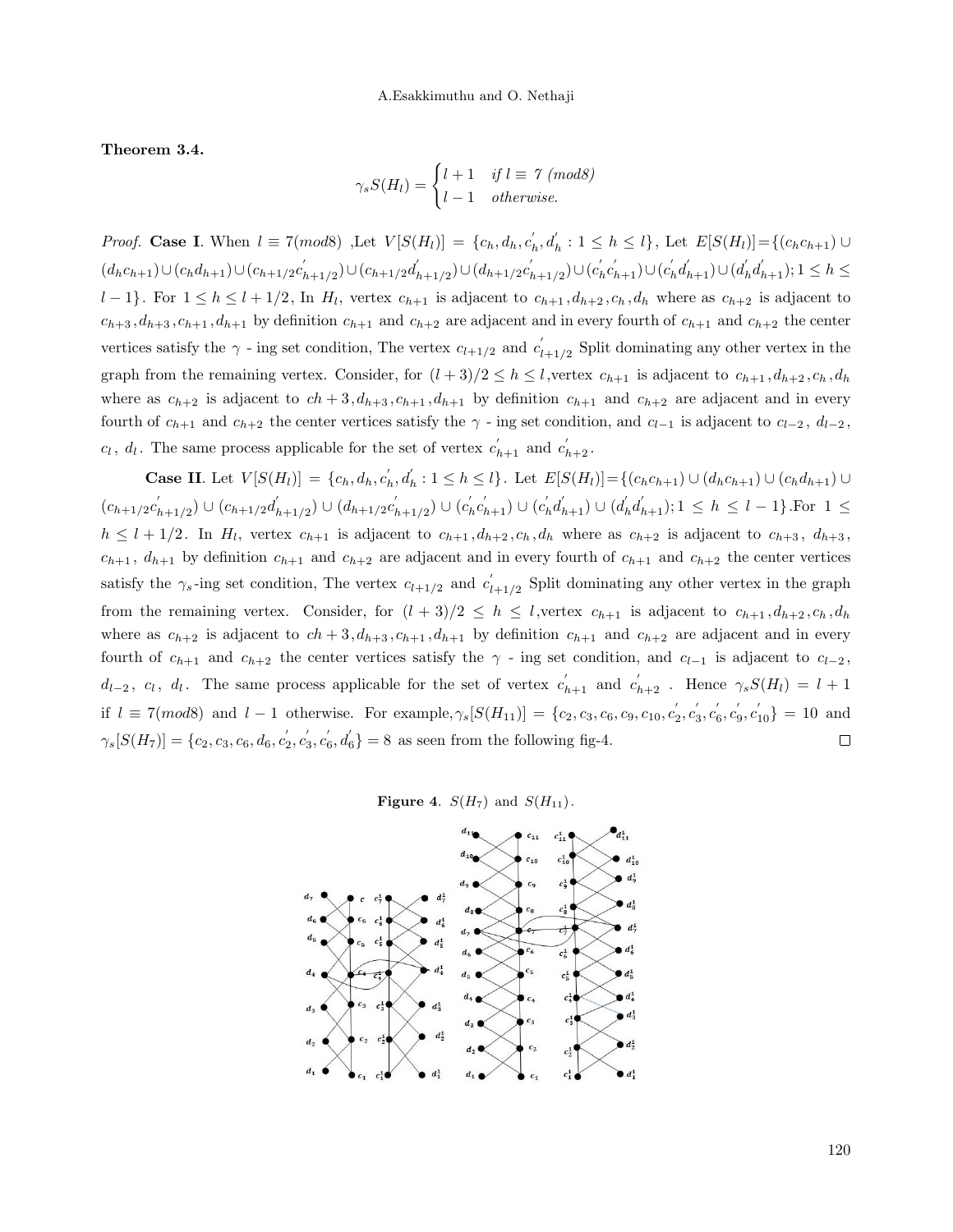**Theorem 3.5.**  $\gamma_s S(H_l) = l$  when  $l \equiv 0 \pmod{4}$ 

Proof. Let  $V[S(H_l)] = \{c_h, d_h, c'_h, d'_h : 1 \leq h \leq l\}$ , Let  $E[S(H_l)] = \{(c_h c_{h+1}) \cup (d_h c_{h+1}) \cup (c_h d_{h+1}) \cup (d_h c_h d_h)\}$  $(c_{h/2}c'_{(h/2)+1}) \cup (c_{h/2}d'_{(h/2)+1}) \cup (d_{h/2}c'_{(h/2)+1}) \cup (c'_{h}c'_{h+1}) \cup (c'_{h}d'_{h+1}) \cup (d'_{h}d'_{h+1}); 1 \leq h \leq l-1$ . In  $H_l$ , vertex  $c_{h+1}$  is adjacent to  $c_{h+1}, d_{h+2}, c_h, d_h$  where as  $c_{h+2}$  is adjacent to  $c_{h+3}, d_{h+3}, c_{h+1}, d_{h+1}$  by definition  $c_{h+1}$  and  $c_{h+2}$  are adjacent and in every fourth of  $c_{h+1}$  and  $c_{h+2}$  the center vertices satisfy the  $\gamma_s$  - ing set condition, The same process applicable for the set of vertex  $c'_{h+1}$  and  $c'_{h+2}$ . Hence,  $\gamma_s S(H_l) = l$  when  $l \equiv 0 (mod 4)$ . For example,  $\gamma_s[S(H_4)] = \{c_2, c_3, c_2, c_3'\} = 4$  as seen from the following fig-5.

 $\Box$ 





Theorem 3.6.

$$
\gamma_s S(H_l) = \begin{cases} l+2 & \text{if } l \equiv 6 \ (mod 8) \\ l & \text{if } l \equiv 6 \ (mod 8). \end{cases}
$$

*Proof.* Case I.  $l \equiv 6 \pmod{8}$ , Let  $V[S(H_l)] = \{c_h, d_h, c_h, d_h : 1 \le h \le l\}$ , Let  $E[S(H_l)] = \{(c_h c_{h+1}) \cup (d_h c_{h+1}) \cup (d_h c_{h+1}) \cup (d_h c_{h+1}) \cup (d_h c_{h+1}) \cup (d_h c_{h+1}) \cup (d_h c_{h+1}) \cup (d_h c_{h+1}) \cup (d_h c_{h+1}) \cup (d_h c_{h+1}) \cup (d_h c_{h+1}) \cup (d_h c_{h+1}) \cup (d_h c_{h+$  $(c_h d_{h+1}) \cup (c_{h/2}c'_{(h/2)+1}) \cup (c_{h/2}d'_{(h/2)+1}) \cup (d_{h/2}c'_{(h/2)+1}) \cup (c'_{h}c'_{h+1}) \cup (c'_{h}d'_{h+1})$ ;  $1 \leq h \leq l-1$ }. In  $H_l$ , vertex  $c_{h+1}$  is adjacent to  $c_{h+1}, d_{h+2}, c_h, d_h$  where as  $c_{h+2}$  is adjacent to  $c_{h+3}, d_{h+3}, c_{h+1}, d_{h+1}$  by definition  $c_{h+1}$  and  $c_{h+2}$  are adjacent and in every fourth of  $c_{h+1}$  and  $c_{h+2}$  the center vertices satisfy the  $\gamma_s$  - ing set condition, The same process applicable for the set of vertex  $c'_{h+1}$  and  $c'_{h+2}$ . Hence,  $\gamma_s S(H_l) = l + 2$  when  $l \equiv 6 (mod 8)$ .

**Case II.**  $l \equiv 2 \pmod{8}$ , Let  $V[S(H_l)] = \{c_h, d_h, c'_h, d'_h : 1 \le h \le l\}$ , Let  $E[S(H_l)] = \{(c_h c_{h+1}) \cup (d_h c_{h+1}) \cup (d_h c_{h+1}) \cup (d_h c_{h+1}) \cup (d_h c_{h+1}) \cup (d_h c_{h+1}) \cup (d_h c_{h+1}) \cup (d_h c_{h+1}) \cup (d_h c_{h+1}) \cup (d_h c_{h+1}) \cup (d_h c_{h+1}) \cup (d_h c_{h+1}) \cup (d_h c_{h+1}) \cup$  $(c_h d_{h+1}) \cup (c_{h/2}c'_{(h/2)+1}) \cup (c_{h/2}d'_{(h/2)+1}) \cup (d_{h/2}c'_{(h/2)+1}) \cup (c'_{h}c'_{h+1}) \cup (c'_{h}d'_{h+1}); 1 \leq h \leq l-1$ . The vertex  $c_{l/2}$  and  $c_l$ <sup>'</sup>  $\int_{l+1/2}^{l}$  Split dominating set any other vertex in the graph from the remaining vertex. For  $1 \leq$  $h \leq l/2$ , In  $H_l$ , vertex  $c_{h+1}$  is adjacent to  $c_{h+1}, d_{h+2}, c_h, d_h$  where as  $c_{h+2}$  is adjacent to  $c_{h+3}, d_{h+3}, c_{h+1}, d_{h+1}$ by definition  $c_{h+1}$  and  $c_{h+2}$  are adjacent and in every fourth of  $c_{h+1}$  and  $c_{h+2}$  the center vertices satisfy the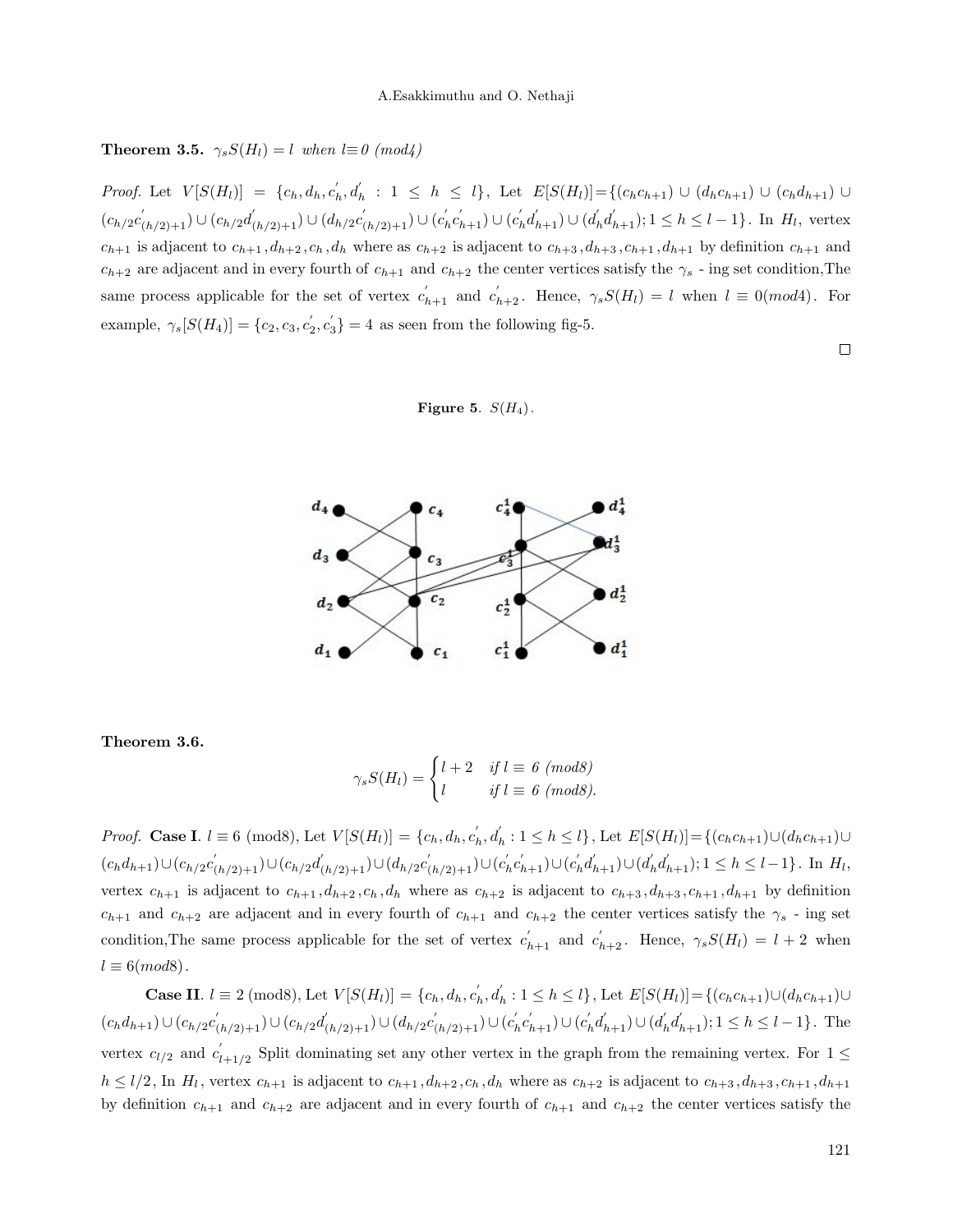#### A.Esakkimuthu and O. Nethaji

 $\gamma_s$  - ing set condition, Consider, for  $l/2 \leq h \leq l$  vertex  $c_{h+1}$  is adjacent to  $c_{h+1}, d_{h+2}, c_h, d_h$  where as  $c_{h+2}$ is adjacent to  $c_{h+3}, d_{h+3}, c_{h+1}, d_{h+1}$  by definition  $c_{h+1}$  and  $c_{h+2}$  are adjacent and in every fourth of  $c_{h+1}$ and  $c_{h+2}$  the center vertices satisfy the  $\gamma_s$  - ing set condition, The same process applicable for the set of vertex  $c_{h+1}'$  and  $c_{h+2}'$ . Hence,  $\gamma_s S(H_l) = l$  example,  $\gamma_s [S(H_{10})] = \{c_2, c_5, c_8, c_9, d_2, c_2', c_5', c_8', c_9', d_2'\} = 10$  and  $\gamma_s[S(H_6)] = \{c_2, c_5, d_2, d_5, c_2^{'}, c_5^{'}, d_2^{'}, d_5^{'}\} = 8$  as seen from the following fig-6.

Figure 6.  $S(H_6)$  and  $S(H_10)$ .



# **Theorem 3.7.**  $\gamma_s S(P_l^+) = l$

*Proof.* Let  $V[S(P_l^+] = \{c_h, d_h, c_h, d_h': 1 \le h \le l\}.$ 

Let  $E[S(P_l^+)] = \{[(c_h c_{h+1}) \le h \le l] \cup [(c_h c'_h) \cup (c_h d'_h); 1 \le h \le l] \cup [(d_h c_{h-1}) \cup (d_h c'_h) \cup (d_h c_{h+1}); 2 \le h \le l] \}$  $h \leq l-1 \cup (d_1c'_1) \cup (d_1c_2) \cup (d_lc'_l) \cup (d_lc_{l-1})\}$ . In  $P_l^+$ , For n *i*, 2, vertex  $c_h$  is adjacent to  $c_{h+1}$ ,  $d_{h+1}$  for all  $1 \leq h \leq l-1$  where as  $c_h$  is adjacent to  $c'_h$ ,  $d'_h$  for all  $1 \leq h \leq l$  and vertex  $c_{h+1}$  is adjacent to  $c_h$ ,  $d_h$  for all  $1 \leq h \leq l$  by defin  $c_h$  and  $c_{h+1}$  are adjacent and in every  $c_h$  and  $c_{h+1}$   $1 \leq h \leq l-1$  vertices satisfy the  $\gamma_s$  - ing set condition. Hence  $\gamma_s S(P_l^+) = l$  example,  $\gamma_s S(P_5^+) = \{c_1, c_2, c_3, c_4, c_5\}$  as seen from the following fig-7.  $\Box$ 

**Theorem 3.8.**  $\gamma_s[S(P_l o N K_1)] = l$ 

*Proof.* Let  $V[S(P_l o NK_1)] = \{c_h, d_h, c_{hq}, d_{hq} : 1 \le h \le l, 1 \le g \le N\}.$ 

Let  $E[S(P_l o NK_1] = \{[(c_h c_{h+1})1 \leq h \leq l-1] \cup [(c_h c_{hg} \cup (d_h c_{hg}) \cup (c_h d_{hg}); 1 \leq h \leq l, 1 \leq g \leq l\})]$  $N$ ] ∪ [(d<sub>h</sub>c<sub>h-1</sub>) ∪ (d<sub>h</sub>c<sub>h+1</sub>); 2 ≤ h ≤ l − 1] ∪ (d<sub>1</sub>c<sub>2</sub>) ∪ (d<sub>l</sub>c<sub>l-1</sub>)}.

In  $S(P_l o NK_1)$ , Vertex  $c_h$  is adjacent to  $c_{hg}$ ,  $d_{hg}$  for all  $1 \leq h \leq l, 1 \leq g \leq N$ , where as  $c_h$  is adjacent to  $c_{h-1}, d_{h-1}, c_{h+1}, d_{h+1}$  for all  $2 \leq h \leq l-1$ .

Hence  $\gamma_s[S(P_1 \cdot \cdot \cdot \cdot K_1)] = l$  example,  $\gamma_s[S(P_4 \cdot \cdot \cdot \cdot K_1)] = \{c_1, c_2, c_3, c_4\} = 4$ , as seen from the following fig 8.  $\Box$ 

 $\Box$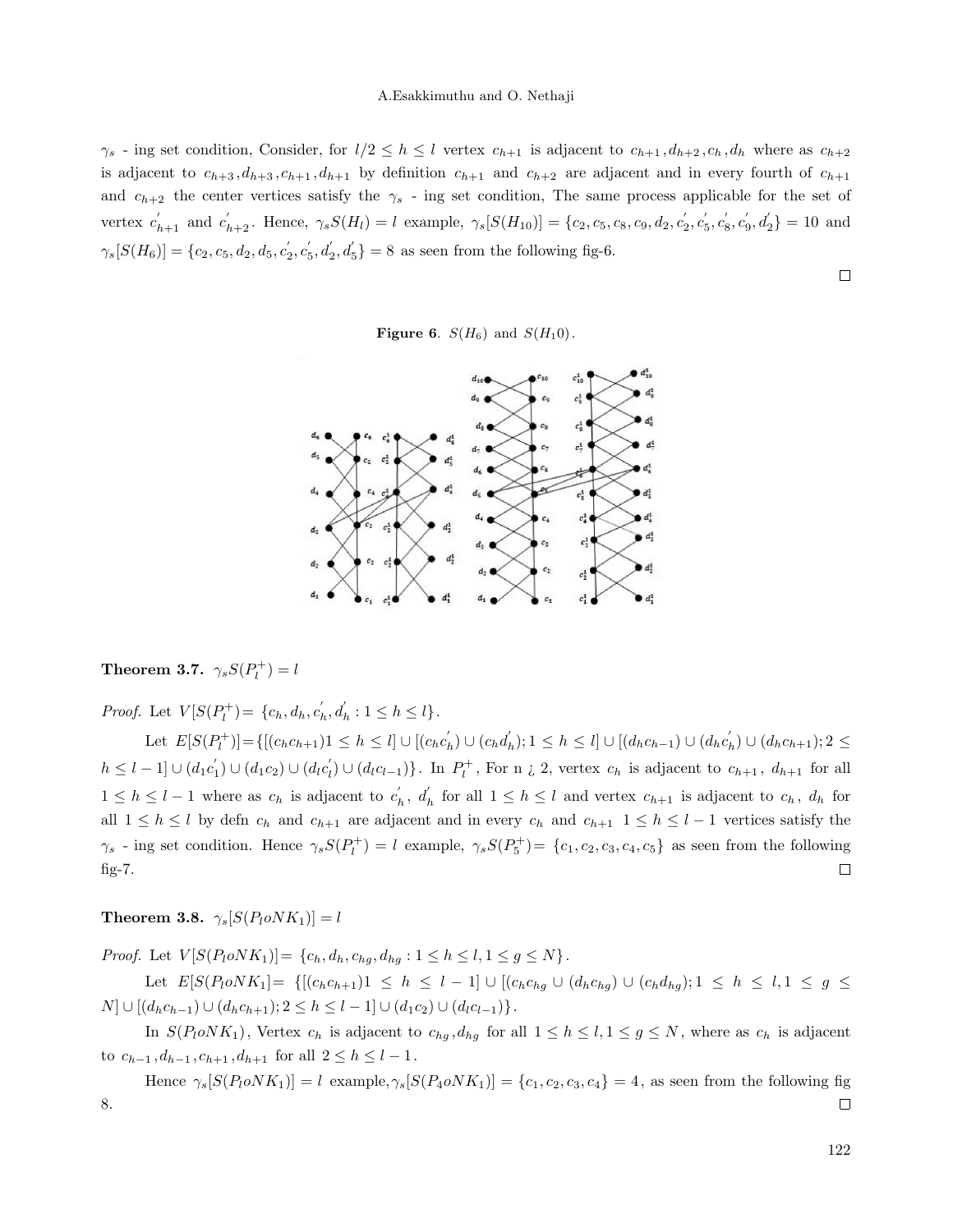A.Esakkimuthu and O. Nethaji

Figure 7.  $S(P_5^+)$ .



Figure 8.  $S(P_4 o N K_1)$ 



**Theorem 3.9.** Let G be a path splitted graph. Let k be maximum degree. Then  $G - k$  is  $\gamma_s$ -ing set.

Proof. Let G be a path splitted graph. Let  $k$  be maximum degree. Now, a cut vertices  $k$  of path splitted graph G, k is a point whose removal increases the number of components. So  $G - k$  is disconnected graph. Then  $G - k$  is  $\gamma_s$ -ing set.  $\Box$ 

### Acknowledgment

Split dominating sets of splitted graphs are useful for the communication and modeling network graphs

#### References

<span id="page-6-0"></span>[1] Allan.R.B. and Laskar.R.C , On domination and independent dommination numbers of a graphs, Discrete math, 23 (1978) 73-76.